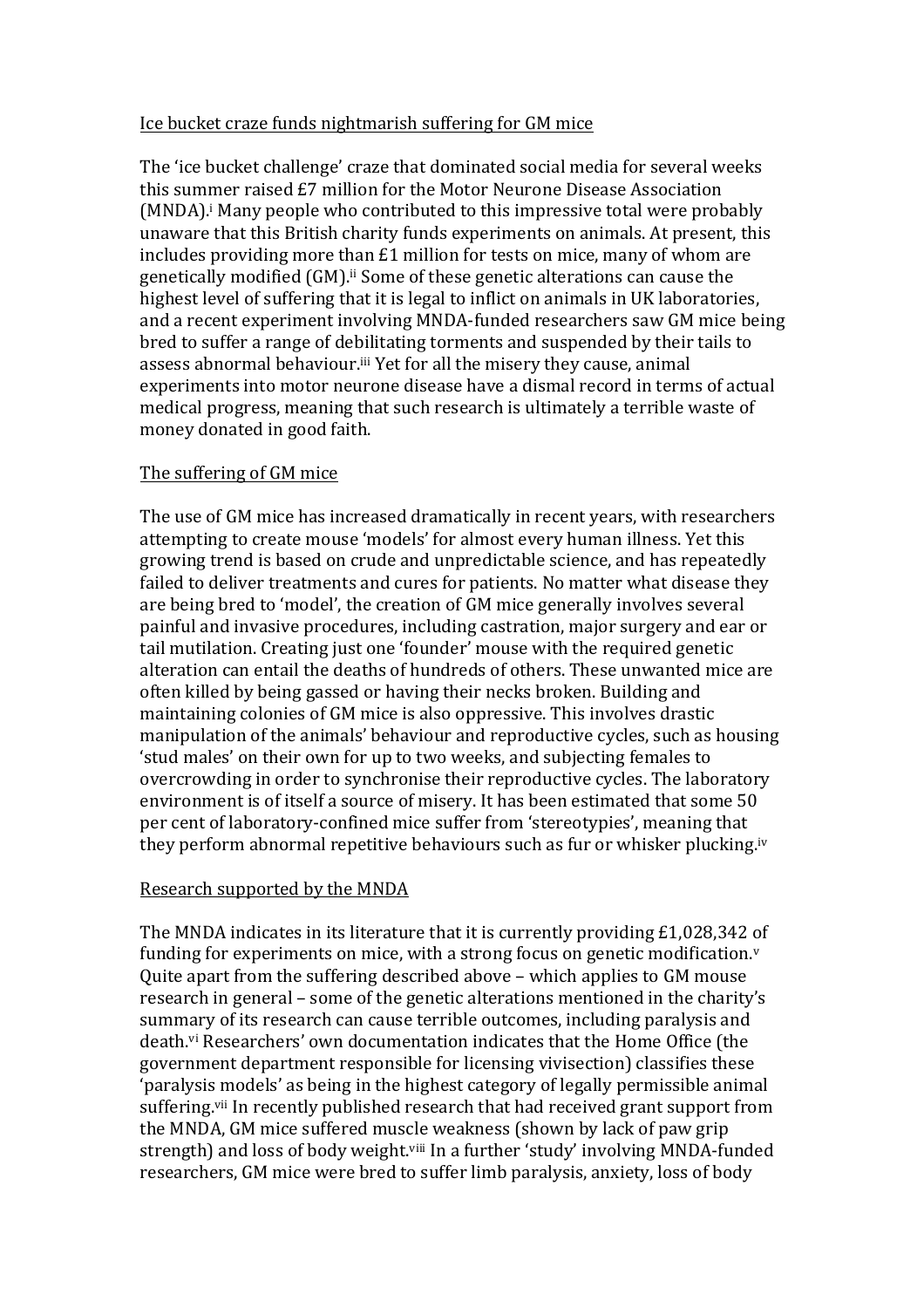weight, hunched posture and motor dysfunction, which was measured by repeated use of a rotating cylinder on which the mice try to balance to avoid falling. The animals were also suspended by their tails to assess abnormal behaviour known as 'limb clasping'.ix

Yet this research activity has repeatedly failed to deliver progress in the fight against motor neurone disease. Over the past ten years, around 12 experimental treatments that showed promise in animal 'models' of amyotrophic lateral sclerosis or ALS (a type of motor neurone disease) have been given to humans in clinical trials. All except one treatment failed, and the exception has only marginal benefits with regard to patient survival.<sup>x</sup> In terms of predicting how humans will respond to treatments, this suggests that animal 'models' of motor neurone disease have a failure rate of more than 90 per cent. The fundamental problem is that motor neurone disease is uniquely human, and it cannot be accurately 'modelled' in animals.<sup>xi</sup> Mice can be genetically altered to exhibit some of the symptoms of motor neurone disease, but they do not have the underlying illness. 

One of the research projects currently being funded by the MNDA involves using mice who have been genetically modified to carry a faulty version of a gene called SOD1. Yet this 'model' of the disease has already been heavily criticised in the scientific literature. A study published in 2011 reviewed 13 drugs that had shown potential in the SOD1 mouse model of ALS, and found that none of these therapies showed significant success in clinical trials on humans.<sup>xii</sup> These dismal results are hardly surprising, given that the SOD1 mouse 'model' is an oversimplification of an inherited form of ALS that is rare to begin with. Only one in ten ALS patients have this inherited form of the disease, and less than a quarter of these cases are caused by faults in the SOD1 gene.<sup>xiii</sup> The MNDA is also funding research on mice bred to suffer from a faulty FUS gene, but mutations in this gene are linked to an even smaller number of ALS cases (around 0.5 per cent).<sup>xiv</sup> And even in these cases, the faulty gene represents just one part of a very complex picture. Genes interact with other genes and cellular components in ways that are unique to each species, and they are controlled by millions of 'switches' that regulate them in subtle and complicated ways. A study published just last month (November 19) compared the genomes of mice and humans, and found that a significant number of mouse genes were regulated in a different way from their human counterparts.xv

Much of the work funded by the MNDA relates to creating new mouse 'models' of motor neurone disease, or seeking to improve those that already exist. Yet for a multiplicity of reasons, animals cannot faithfully represent uniquely human diseases, or predict how people would respond to drugs designed to treat the conditions. There are several reasons why:

- There are fundamental differences between species including those relating to anatomy, organ structure and function, metabolism, chemical absorption, genetics, mechanisms of DNA repair, behaviour and lifespan.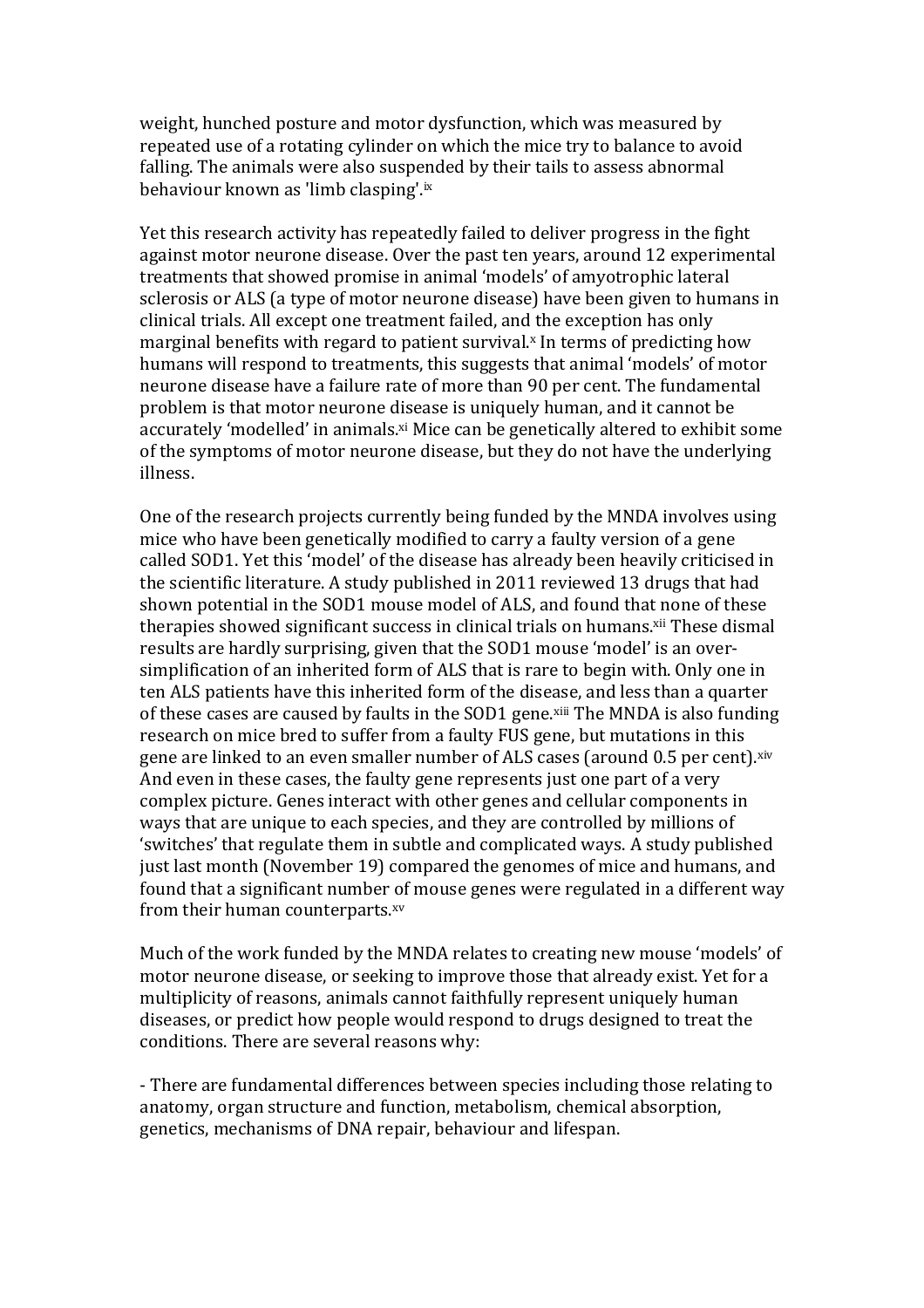- A genetically similar group of animals living in controlled experimental settings cannot predict the response of varied human patients living in natural conditions.

- The stress caused to animals by routine laboratory practices such as handling, blood collection, physical restraint, injections and force-feeding, as well as recovery from wounds or surgery, results in altered physiological states, which compromise test results.

- Some of the most common and debilitating adverse reactions to drugs are not outwardly visible and therefore cannot be detected in animal tests. These include nausea, mental disturbance, dizziness, fatigue, depression, confusion and double vision. 

## The way forward

The MNDA's funding of animal research is at odds with good science, sound ethics and public sentiment. In an NOP poll conducted on behalf of Animal Aid, 82 per cent of respondents said that they would not donate to medical research charities that fund vivisection. It is often assumed that public sympathy does not lie with rodents, but a recent government-commissioned opinion poll suggests otherwise. Even when answering a heavily biased question about which animals they consider it acceptable for use in '*medical research to benefit people'* (the evidence shows that vivisection is unlikely to benefit people), less than half of respondents felt it was acceptable to use mice.<sup>xvi</sup>

Animal Aid's call to avoid participating in the ALS ice bucket challenge has been greeted with a powerful surge of support, including thousands of 'likes' on social media. By abandoning cruel and unreliable animal research, the MNDA could benefit from the generosity of all those people who currently feel uncomfortable with its animal research policy and consequently avoid donating. Critically, by funding only humane and productive non-animal research, it would stand a much greater chance of contributing to genuine breakthroughs in the fight against motor neurone disease. Given the terrible burden of human suffering that this condition brings with it, a programme of rational medical research is urgently needed.

 

<sup>&</sup>lt;sup>i</sup> http://www.mndassociation.org/news-and-events/Latest+News/ice-bucket-update [Accessed October 2014]

ii Motor Neurone Disease Association (2014). Research we fund.

iii Ricketts, T. et al. (2014) A Nonsense Mutation in Mouse Tardbp Affects TDP43 Alternative Splicing Activity and Causes Limb-Clasping and Body Tone Defects. *PloS One.* 9(1):e85962

iv Stallwood A (2013). Science Corrupted. Revealed: the nightmare world of GM mice. Animal Aid.

v Motor Neurone Disease Association (2014). Research we fund.